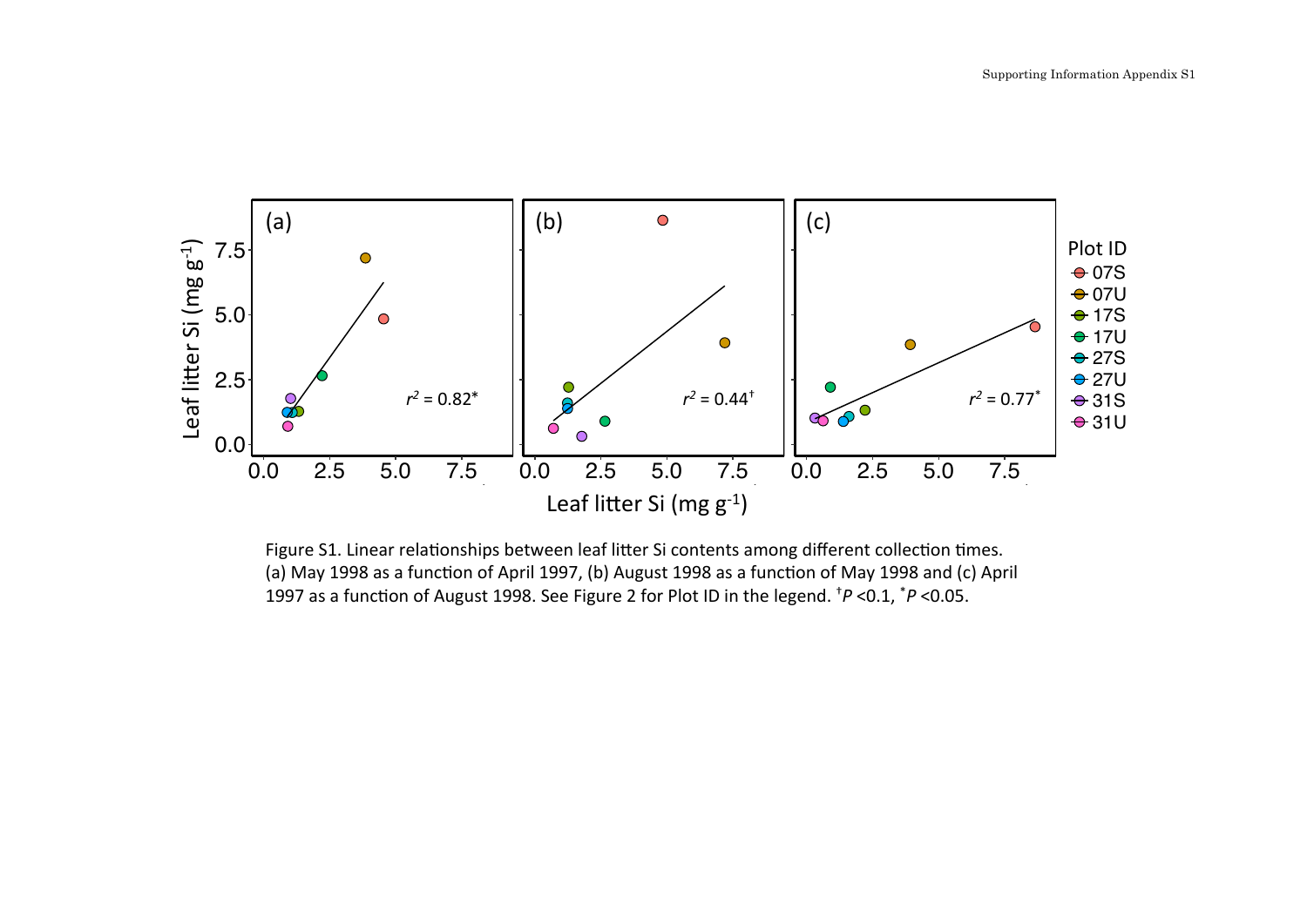

Figure S2. Interpolated elevation values based on the phylogenetic tree for the 71 species focused in this study. Different colors represent different elevation values. The Blomberg's *K* statistic showed significant and weak phylogenetic signal ( $K = 0.37$ ,  $P < 0.05$ ). This map was generated with the phytools package (version 0.5.64; Revell 2012) in R.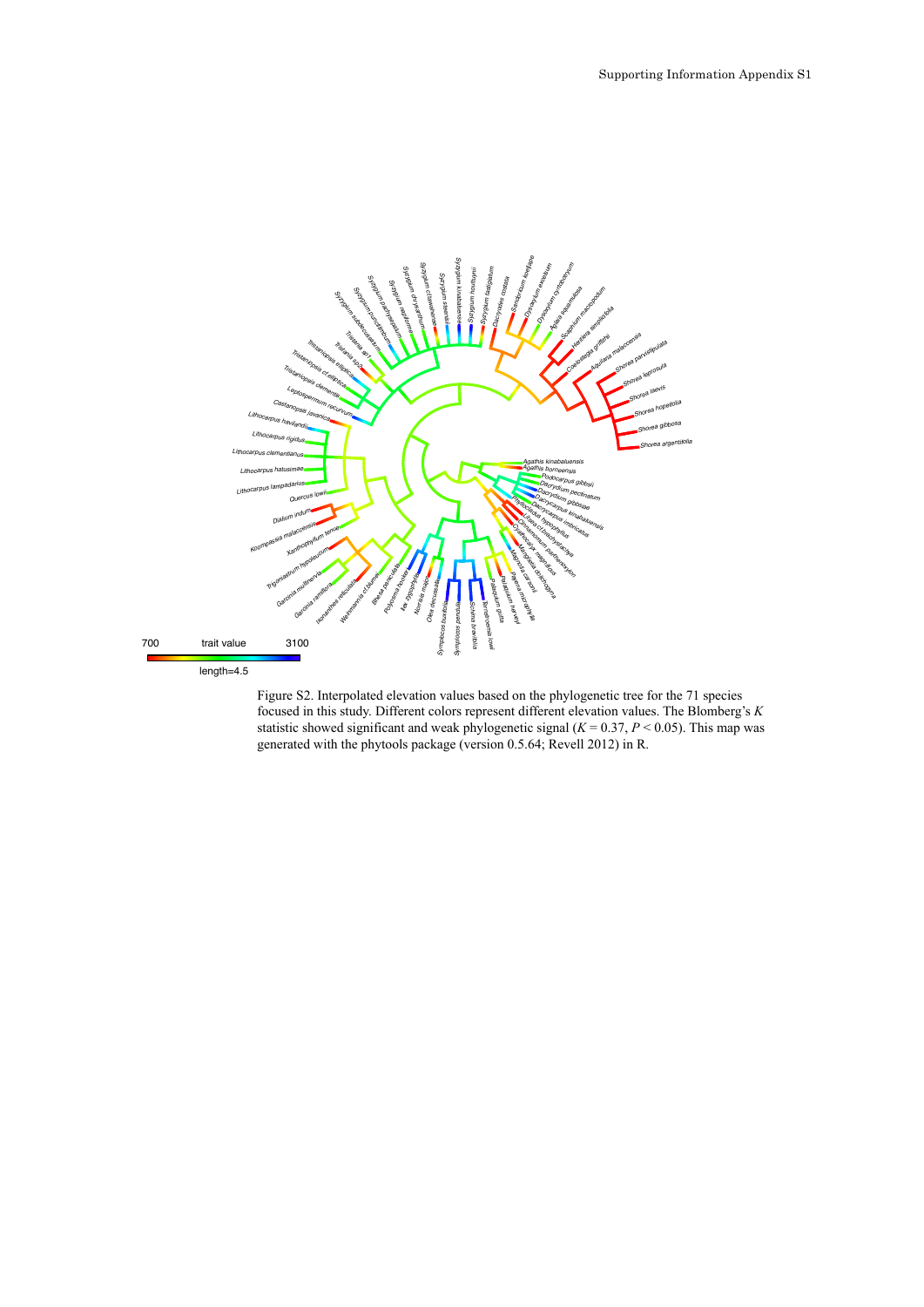

Figure S3. Interpolated leaf Si concentrations per unit leaf mass based on the phylogenetic tree for the 71 species focused in this study. Different colors represent different leaf Si concentrations. The Blomberg's *K* statistic showed non-significant and weak phylogenetic signal ( $K = 0.27$ ). This map was generated with the phytools package (version 0.5.64; Revell 2012) in R.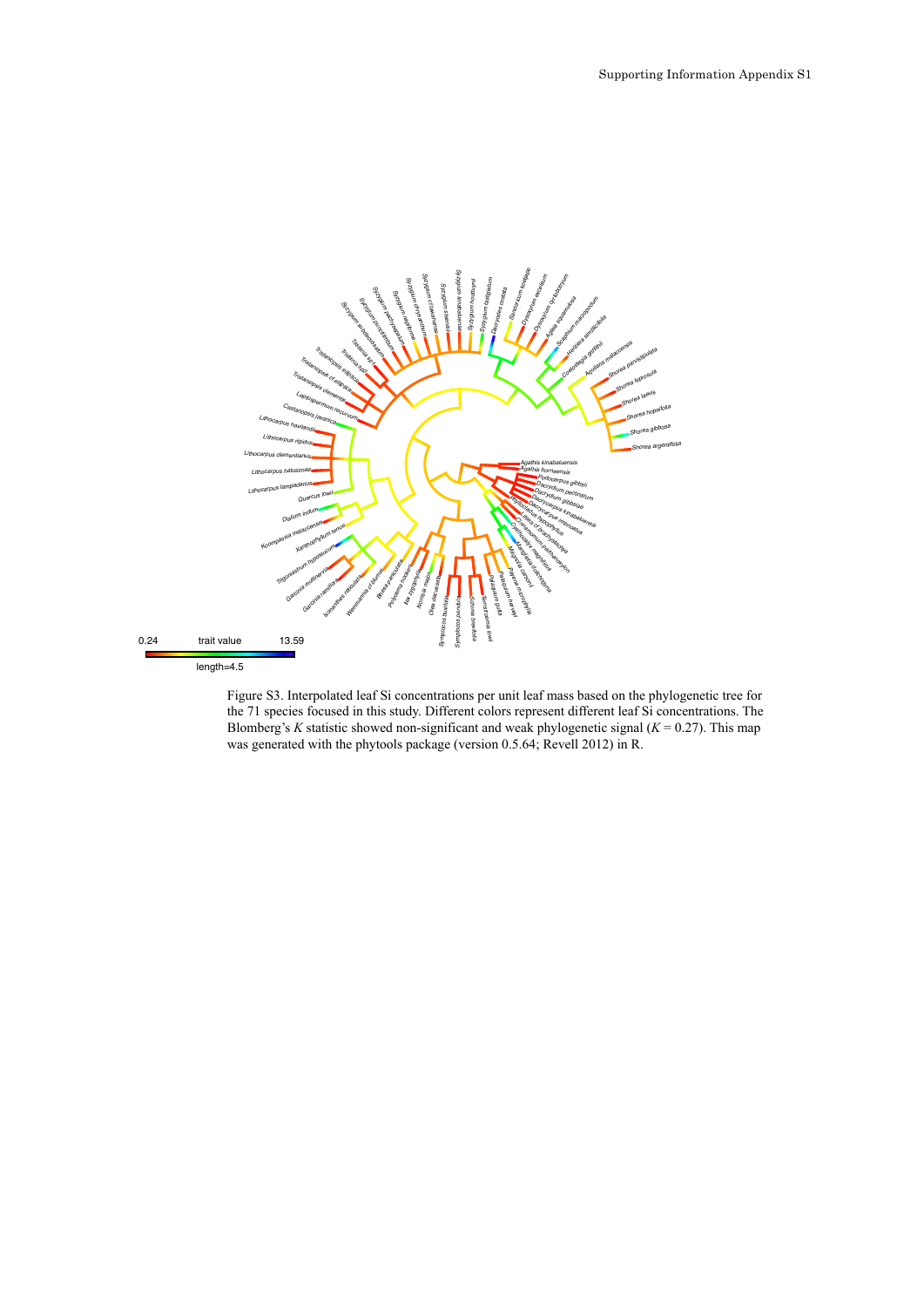Table S1. The list of 71 species included in the study, and their relative basal area of stems  $\geq 10$  cm dbh (RBA, %) in eight plots. The ID number

is given in Fig. 2. The plot ID indicates elevation and bedrock type: 07S, 17S, 27S and 31S indicate 700, 1,700, 2,700 and 3,100 m elevation

on sedimentary rock, respectively, and 07U, 17U, 27U and 31U indicate 700, 1,700, 2,700 and 3,100 m elevation on ultrabasic rock,

respectivcely. Species occuring at multiple plots are highlighted in yellow.

|                |                                |                        | 07S               | 07U               | 17S                      | 17U            | 27S       | 27U                      | 31S      | 31U       |
|----------------|--------------------------------|------------------------|-------------------|-------------------|--------------------------|----------------|-----------|--------------------------|----------|-----------|
| ID             | Family                         | <b>Species</b>         | 1.0 <sub>ha</sub> | 1.0 <sub>ha</sub> | 1.0 <sub>ha</sub>        | $0.2$ ha       | $0.25$ ha | $0.2$ ha                 | $0.2$ ha | $0.06$ ha |
|                | Annonaceae                     | Cyathocalyx magnificus |                   | 1.5               |                          |                |           |                          |          |           |
| $\overline{2}$ | Aquifoliaceae                  | Ilex zygophylla        |                   |                   |                          | $\blacksquare$ | 8.2       | $\overline{\phantom{a}}$ | 5.9      |           |
| 3              | Araucariaceae                  | Agathis borneensis     |                   | 3.5               |                          |                |           |                          |          |           |
| 4              | Araucariaceae                  | Agathis kinabaluensis  |                   | -                 | $\overline{\phantom{a}}$ | 19.2           |           |                          |          |           |
|                | Bombacaceae                    | Coelostegia griffithii |                   | 2.9               | $\overline{\phantom{0}}$ |                |           |                          |          |           |
| 6              | Burseraceae                    | Dacryodes costata      |                   | 4.2               |                          |                |           |                          |          |           |
|                | Celastraceae                   | Bhesa paniculata       |                   | $\blacksquare$    | 1.3                      |                |           |                          |          |           |
| 8              | Cunoniaceae                    | Weinmannia cf. blumei  |                   |                   |                          | 3.9            |           |                          |          |           |
| 9              | Dipterocarpaceae               | Shorea argentifolia    | 6.4               |                   |                          |                |           |                          |          |           |
| 10             | Dipterocarpaceae               | Shorea gibbosa         |                   | 1.9               |                          |                |           |                          |          |           |
| 11             | Dipterocarpaceae               | Shorea hopeifolia      | 4.4               |                   |                          |                |           |                          |          |           |
| 12             | Dipterocarpaceae Shorea laevis |                        |                   | 30.5              |                          |                |           |                          |          |           |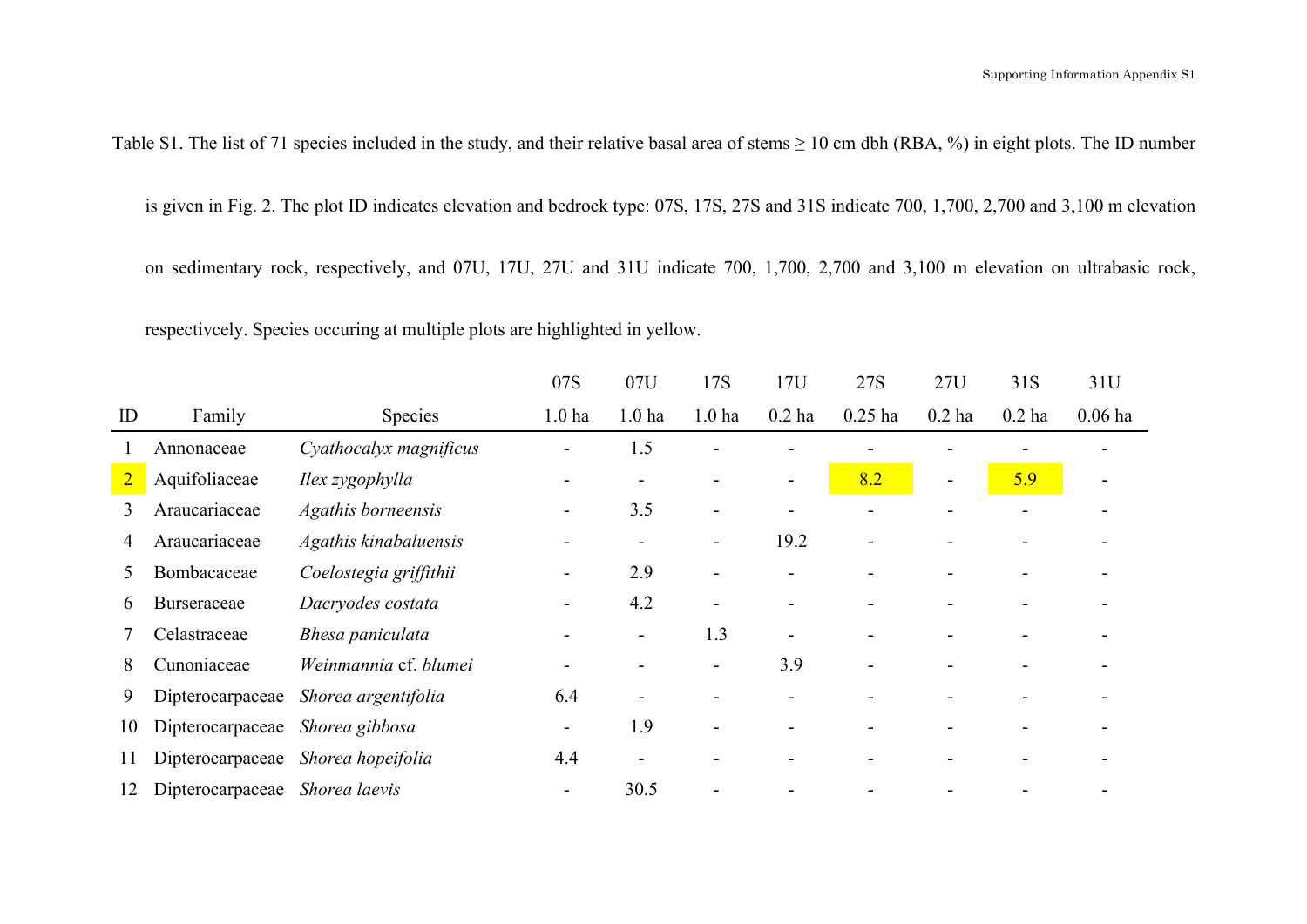| 13 | Dipterocarpaceae | Shorea leprosula         | 7.3 |                          |                          |                          |                          |     |     |  |
|----|------------------|--------------------------|-----|--------------------------|--------------------------|--------------------------|--------------------------|-----|-----|--|
| 14 | Dipterocarpaceae | Shorea parvistipulata    | 4.5 | 3.1                      |                          |                          |                          |     |     |  |
| 15 | Escalloniaceae   | Polyosma hookeri         |     | $\qquad \qquad -$        |                          |                          | $\blacksquare$           | 2.8 | 5.1 |  |
| 16 | Fagaceae         | Castanopsis javanica     | 4.3 |                          |                          |                          |                          |     |     |  |
| 17 | Fagaceae         | Lithocarpus clementianus |     | $\overline{\phantom{0}}$ | 4.6                      |                          |                          |     |     |  |
| 18 | Fagaceae         | Lithocarpus hatusimae    |     | $\blacksquare$           | 2.5                      | $\overline{\phantom{a}}$ | $\overline{\phantom{a}}$ |     |     |  |
| 19 | Fagaceae         | Lithocarpus havilandii   |     |                          |                          |                          | 8.2                      |     |     |  |
| 20 | Fagaceae         | Lithocarpus lampadarius  |     | $\overline{\phantom{a}}$ | 1.7                      | $\overline{\phantom{0}}$ | $\overline{a}$           |     |     |  |
| 21 | Fagaceae         | Lithocarpus rigidus      |     |                          | $\overline{\phantom{0}}$ | 2.3                      |                          |     |     |  |
| 22 | Fagaceae         | Quercus lowii            |     |                          | $\blacksquare$           | 3.3                      |                          |     |     |  |
| 23 | Guttiferae       | Garcinia multinervia     |     | $\overline{\phantom{a}}$ | 1.5                      | $\overline{a}$           |                          |     |     |  |
| 24 | Guttiferae       | Garcinia ramiflora       |     | $\overline{\phantom{a}}$ | 2.7                      | -                        |                          |     |     |  |
| 25 | Ixonanthaceae    | Ixonanthes reticulata    | 8.0 |                          |                          | $\blacksquare$           |                          |     |     |  |
| 26 | Lauraceae        | Cinnamomum parthenoxylon | 2.4 |                          |                          |                          |                          |     |     |  |
| 27 | Lauraceae        | Litsea cf. brachystachya | 2.8 |                          |                          |                          |                          |     |     |  |
| 28 | Leguminosae      | Dialium indum            | 1.8 |                          |                          | -                        |                          |     |     |  |
| 29 | Leguminosae      | Koompassia malaccensis   |     | 2.2                      |                          |                          |                          |     |     |  |
| 30 | Loganiaceae      | Norrisia major           | 3.5 |                          |                          |                          |                          |     |     |  |
| 31 | Magnoliaceae     | Magnolia carsonii        |     |                          |                          | -                        | 18.3                     |     |     |  |
| 32 | Magnoliaceae     | Manglietia dolichogyna   | 2.2 |                          |                          |                          |                          |     |     |  |
| 33 | Meliaceae        | Aglaia squamulosa        |     |                          | 2.9                      |                          |                          |     |     |  |
| 34 | Meliaceae        | Dysoxylum cyrtobotryum   |     |                          | 1.4                      |                          |                          |     |     |  |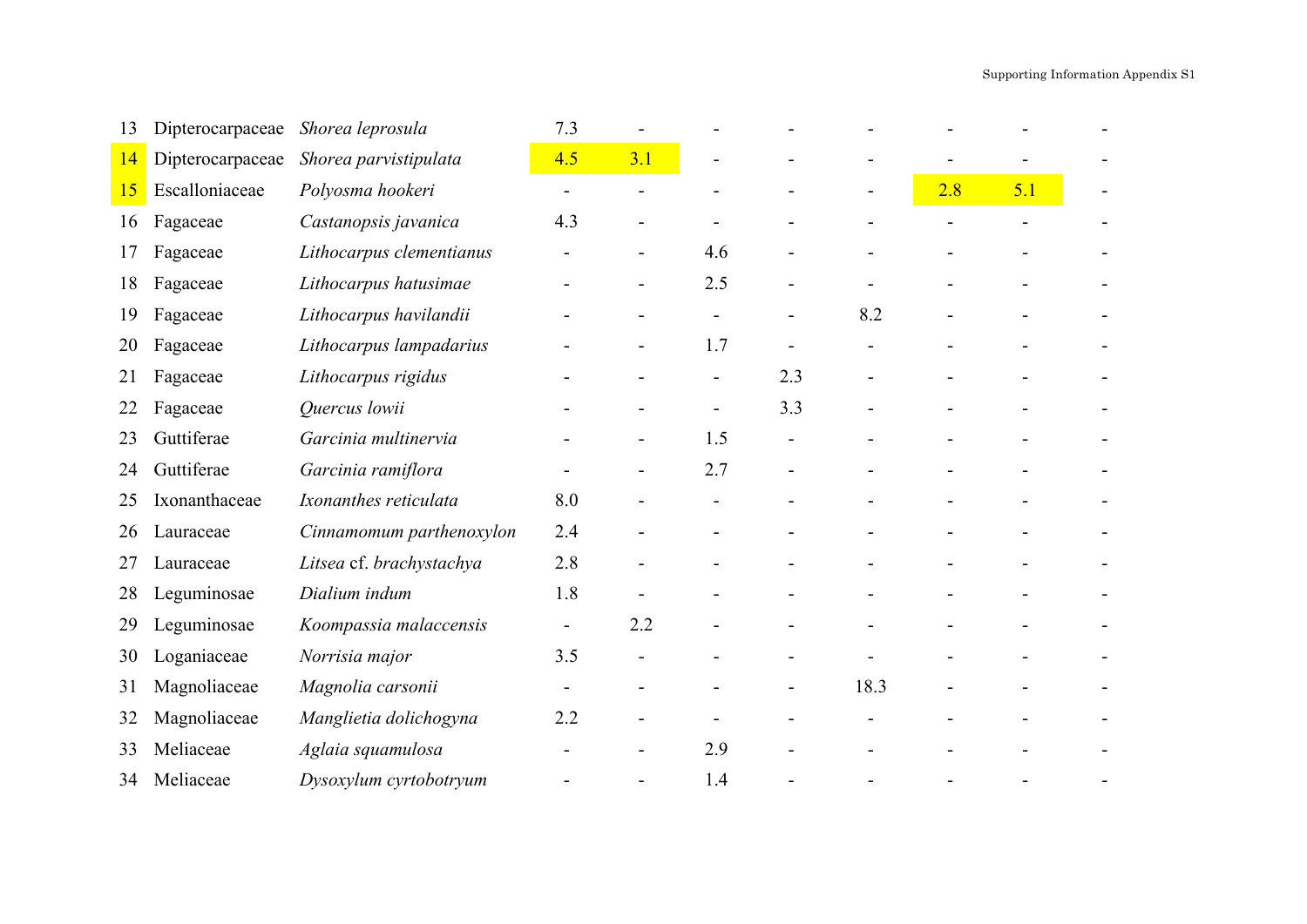| 35 | Meliaceae       | Dysoxylum excelsum          |                | 2.0                      |                          |      |      |      |      |      |  |
|----|-----------------|-----------------------------|----------------|--------------------------|--------------------------|------|------|------|------|------|--|
| 36 | Meliaceae       | Sandoricum koetjape         | 3.1            | $\overline{\phantom{a}}$ |                          |      |      |      |      |      |  |
| 37 | Myrtaceae       | Leptospermum recurvum       |                |                          |                          |      |      | 21.6 | 6.9  | 89.4 |  |
| 38 | Myrtaceae       | Syzygium cf. tawahense      |                | 1.9                      |                          |      |      |      |      |      |  |
| 39 | Myrtaceae       | Syzygium chrysanthum        | $\blacksquare$ | $\overline{\phantom{a}}$ | 3.1                      |      |      |      |      |      |  |
| 40 | Myrtaceae       | Syzygium fastigiatum        | 2.0            | $\overline{\phantom{a}}$ |                          |      |      |      |      |      |  |
| 41 | Myrtaceae       | Syzygium houttuynii         |                |                          |                          |      |      |      | 10.4 |      |  |
| 42 | Myrtaceae       | Syzygium kinabaluense       |                |                          |                          |      |      |      | 6.8  |      |  |
| 43 | Myrtaceae       | Syzygium napiforme          |                | $\overline{\phantom{a}}$ | 3.4                      |      |      |      |      |      |  |
| 44 | Myrtaceae       | Syzygium pachysepalum       |                | $\overline{\phantom{a}}$ | 5.0                      |      |      |      |      |      |  |
| 45 | Myrtaceae       | Syzygium punctilimbum       |                |                          |                          |      | 40.7 |      |      |      |  |
| 46 | Myrtaceae       | Syzygium steenisii          |                |                          |                          |      |      | 4.6  |      |      |  |
| 47 | Myrtaceae       | Syzygium subdecussatum      |                |                          | $\overline{\phantom{a}}$ | 2.1  |      |      |      |      |  |
| 48 | Myrtaceae       | Tristania sp.1              |                | $\overline{\phantom{a}}$ | 4.3                      |      |      |      |      |      |  |
| 49 | Myrtaceae       | Tristania sp.2              | 3.0            |                          |                          |      |      |      |      |      |  |
| 50 | Myrtaceae       | Tristaniopsis cf. elliptica |                |                          |                          | 31.4 |      |      |      |      |  |
| 51 | Myrtaceae       | Tristaniopsis clementis     |                |                          | 6.9                      |      |      |      |      |      |  |
| 52 | Myrtaceae       | Tristaniopsis elliptica     |                |                          |                          |      |      | 6.8  |      |      |  |
| 53 | Oleaceae        | Olea decussata              |                |                          | $\blacksquare$           |      | 9.1  |      |      |      |  |
| 54 | Phyllocladaceae | Phyllocladus hypophyllus    |                | $\blacksquare$           | 1.8                      |      | 7.9  |      |      | 1.3  |  |
| 55 | Podocarpaceae   | Dacrycarpus imbricatus      |                |                          | 5.7                      |      |      |      |      |      |  |
| 56 | Podocarpaceae   | Dacrycarpus kinabaluensis   |                |                          |                          |      |      | 19.1 | 36.3 | 7.5  |  |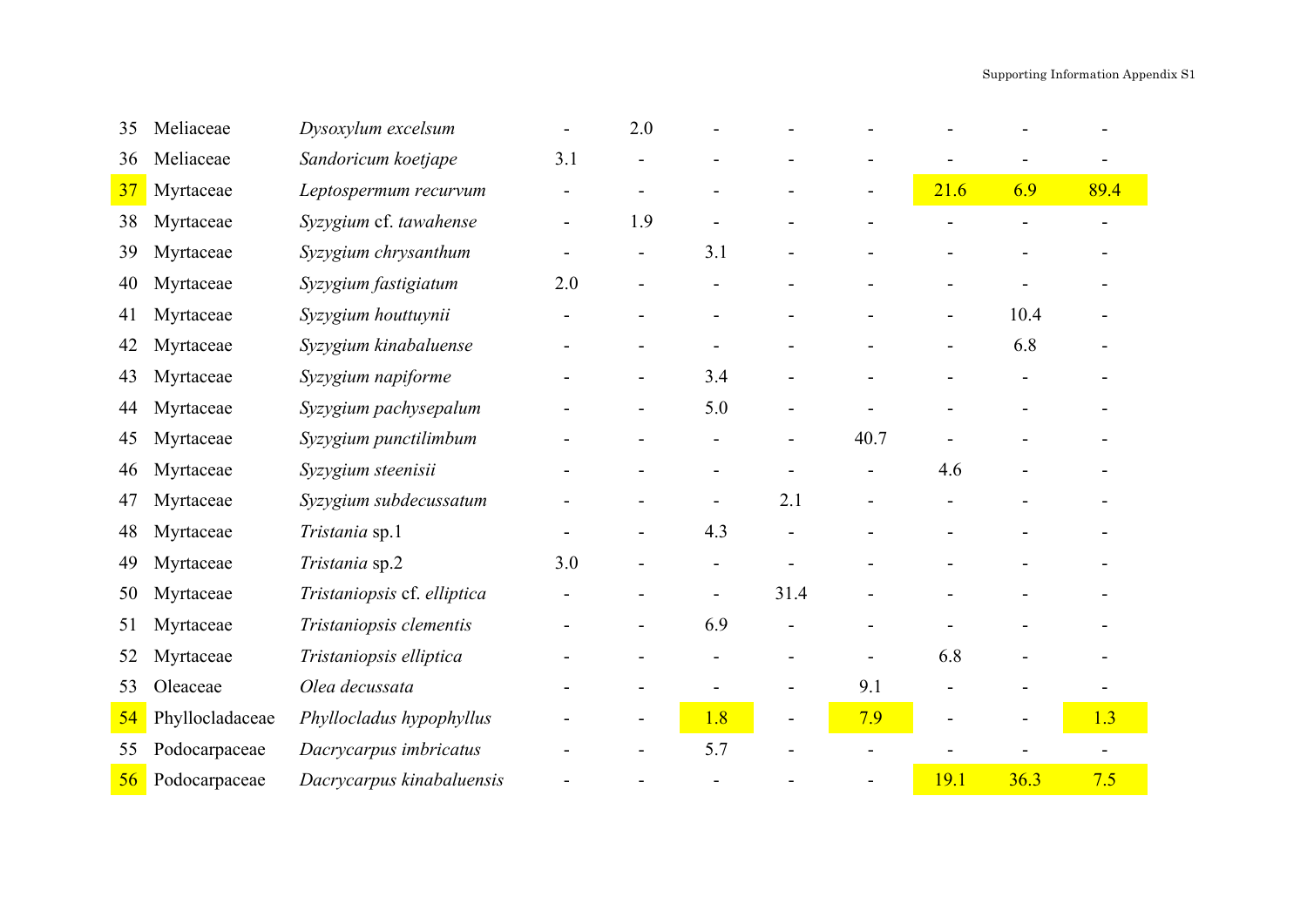| 57 | Podocarpaceae | Dacrydium gibbsiae       |      |                |                          |      |      | 32.5                     |      | 1.7  |
|----|---------------|--------------------------|------|----------------|--------------------------|------|------|--------------------------|------|------|
| 58 | Podocarpaceae | Dacrydium pectinatum     |      | ۰.             | 5.9                      | 4.0  |      |                          |      |      |
| 59 | Podocarpaceae | Podocarpus gibbsii       |      |                |                          | 6.8  |      |                          |      |      |
| 60 | Polygalaceae  | Xanthophyllum tenue      |      |                | $\overline{\phantom{0}}$ | 6.9  |      |                          |      |      |
| 61 | Sapotaceae    | Palaquium gutta          |      |                | 1.6                      |      |      |                          |      |      |
| 62 | Sapotaceae    | Palaquium herveyi        |      | 2.3            |                          |      |      |                          |      |      |
| 63 | Sapotaceae    | Payena microphylla       | 6.7  | $\blacksquare$ | 6.2                      |      |      |                          |      |      |
| 64 | Sterculiaceae | Heritiera simplicifolia  |      | 2.6            |                          |      |      |                          |      |      |
| 65 | Sterculiaceae | Scaphium macropodum      |      | 2.5            |                          |      |      |                          |      |      |
| 66 | Symplocaceae  | Symplocos buxifolia      |      |                |                          |      |      | $\overline{\phantom{a}}$ | 3.9  |      |
| 67 | Symplocaceae  | Symplocos pendula        |      |                |                          |      |      | 1.3                      | 2.5  |      |
| 68 | Theaceae      | Schima brevifolia        |      |                |                          |      |      | 7.2                      | 10.0 |      |
| 69 | Theaceae      | Ternstroemia lowii       |      |                |                          |      |      |                          | 4.2  |      |
| 70 | Thymelaeaceae | Aquilaria malaccensis    |      | 3.4            |                          |      |      |                          |      |      |
| 71 | Trigoniaceae  | Trigoniastrum hypoleucum |      | 1.3            |                          |      |      |                          |      |      |
|    |               | <b>Total RBA</b>         | 62.4 | 65.8           | 62.5                     | 79.9 | 92.4 | 95.9                     | 92   | 99.9 |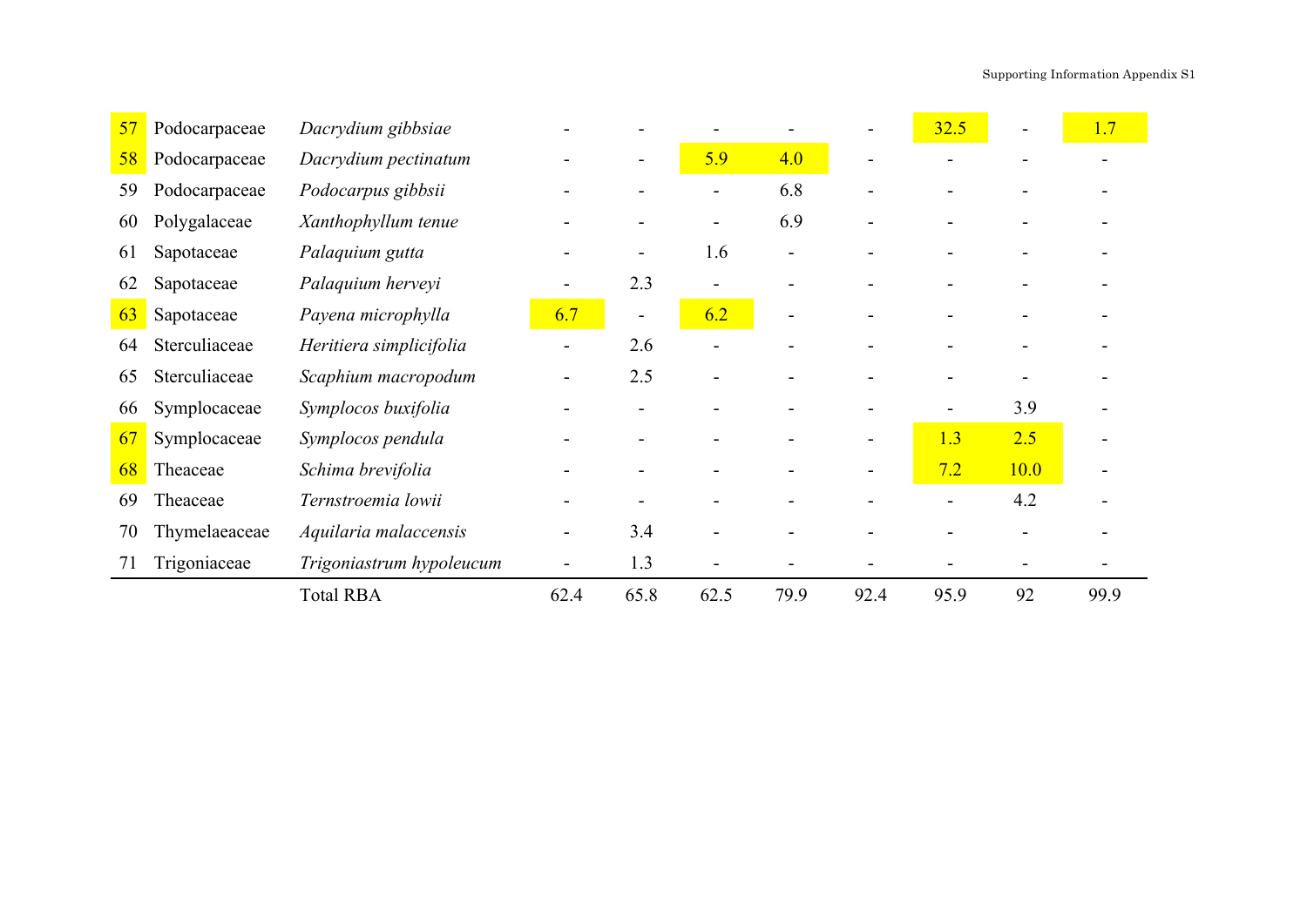Table S2. Plot-and-species mean leaf Si concentration for the 71 tree species from 28 families. The ID number is used in Fig 2. Mean leaf Si

concentration was found by averaging at least three replicates per species except n = 1 for *Shorea parvistipulata* (No.14) on ultrabasic rock,

*Tristania* sp.2 (No.44) and *Heritiera simplicifolia* (No.64) (indicated by asterisk). Species occuring at multiple plots are highlighted in

yellow.

|                |                  |                                    | 07S               | 07U                      | 17S               | 17U                      | 27S       | 27U            | 31S      | 31U       |
|----------------|------------------|------------------------------------|-------------------|--------------------------|-------------------|--------------------------|-----------|----------------|----------|-----------|
| ID             | Family           | <b>Species</b>                     | 1.0 <sub>ha</sub> | 1.0 <sub>ha</sub>        | 1.0 <sub>ha</sub> | $0.2$ ha                 | $0.25$ ha | $0.2$ ha       | $0.2$ ha | $0.06$ ha |
|                | Annonaceae       | Cyathocalyx magnificus             |                   | 8.61                     |                   |                          |           |                |          |           |
| $\overline{2}$ | Aquifoliaceae    | Ilex zygophylla                    |                   |                          |                   | $\overline{\phantom{a}}$ | 0.61      | $\blacksquare$ | 0.98     |           |
| 3              | Araucariaceae    | Agathis borneensis                 |                   | 0.57                     |                   |                          |           |                |          |           |
| 4              | Araucariaceae    | Agathis kinabaluensis              |                   |                          |                   | 0.62                     |           |                |          |           |
| $\mathcal{L}$  | Bombacaceae      | Coelostegia griffithii             |                   | 6.13                     |                   | $\overline{\phantom{a}}$ |           |                |          |           |
| 6              | Burseraceae      | Dacryodes costata                  | -                 | 13.59                    |                   |                          |           |                |          |           |
|                | Celastraceae     | Bhesa paniculata                   |                   | $\overline{\phantom{a}}$ | 2.69              | $\blacksquare$           |           |                |          |           |
| 8              | Cunoniaceae      | Weinmannia cf. blumei              |                   |                          | Ξ.                | 1.97                     |           |                |          |           |
| 9              | Dipterocarpaceae | Shorea argentifolia                | 0.70              |                          |                   |                          |           |                |          |           |
| 10             | Dipterocarpaceae | Shorea gibbosa                     | Ξ.                | 9.87                     |                   |                          |           |                |          |           |
| 11             |                  | Dipterocarpaceae Shorea hopeifolia | 1.25              |                          |                   |                          |           |                |          |           |
| 12             | Dipterocarpaceae | Shorea laevis                      |                   | 0.64                     |                   |                          |           |                |          |           |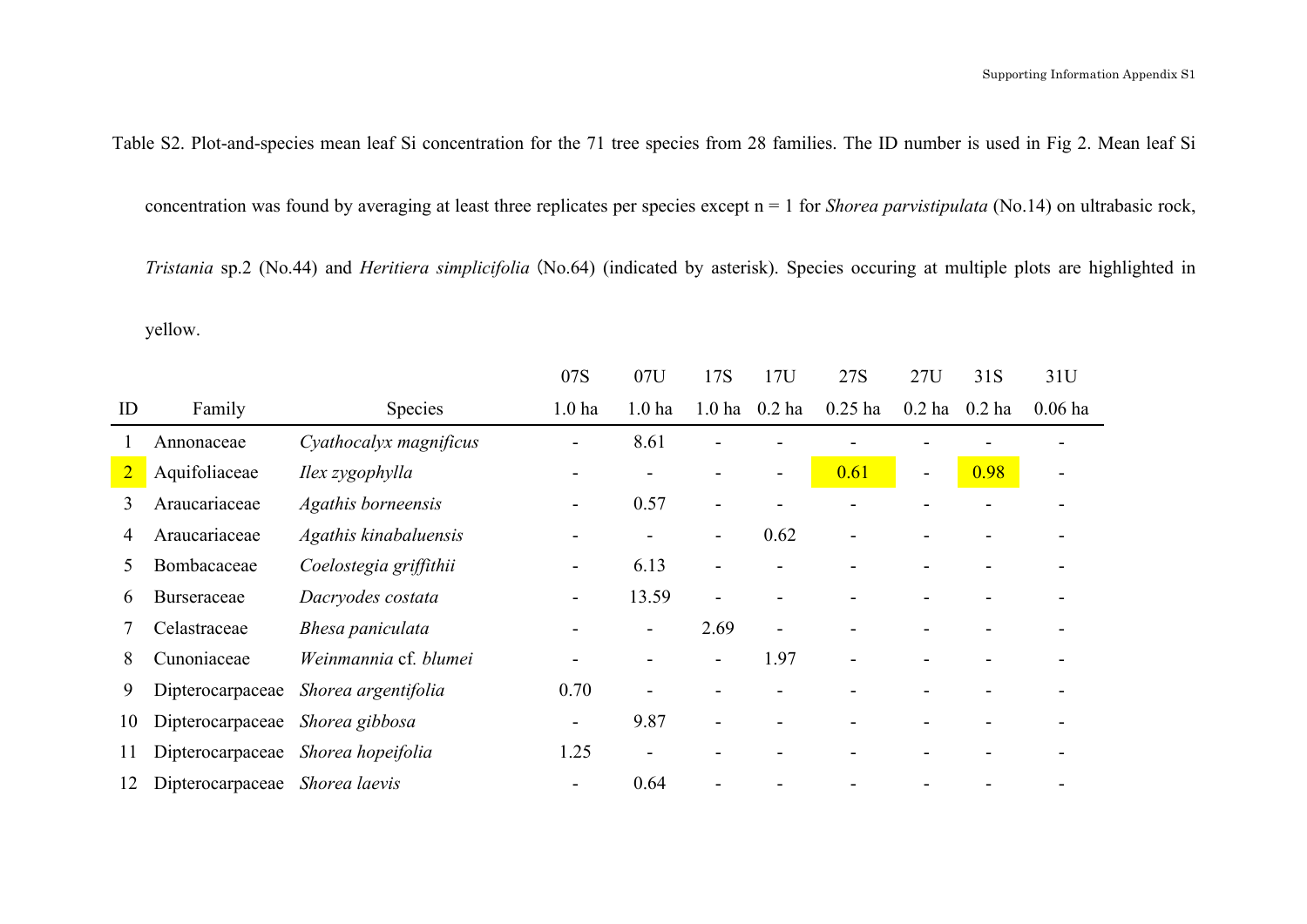| 13        | Dipterocarpaceae | Shorea leprosula         | 0.51           |         |                |                          |      |      |      |  |
|-----------|------------------|--------------------------|----------------|---------|----------------|--------------------------|------|------|------|--|
| 14        | Dipterocarpaceae | Shorea parvistipulata    | 0.46           | $0.85*$ | $\blacksquare$ |                          |      |      |      |  |
| <u>15</u> | Escalloniaceae   | Polyosma hookeri         |                |         |                |                          |      | 1.31 | 1.78 |  |
| 16        | Fagaceae         | Castanopsis javanica     | 7.16           |         |                |                          |      |      |      |  |
| 17        | Fagaceae         | Lithocarpus clementianus |                |         | 1.29           |                          |      |      |      |  |
| 18        | Fagaceae         | Lithocarpus hatusimae    |                |         | 0.51           |                          |      |      |      |  |
| 19        | Fagaceae         | Lithocarpus havilandii   |                |         |                |                          | 0.54 |      |      |  |
| 20        | Fagaceae         | Lithocarpus lampadarius  |                |         | 0.79           | $\overline{\phantom{0}}$ |      |      |      |  |
| 21        | Fagaceae         | Lithocarpus rigidus      |                |         |                | 0.55                     |      |      |      |  |
| 22        | Fagaceae         | Quercus lowii            |                |         |                | 4.73                     |      |      |      |  |
| 23        | Guttiferae       | Garcinia multinervia     |                |         | 0.57           |                          |      |      |      |  |
| 24        | Guttiferae       | Garcinia ramiflora       |                |         | 0.50           |                          |      |      |      |  |
| 25        | Ixonanthaceae    | Ixonanthes reticulata    | 1.25           |         |                |                          |      |      |      |  |
| 26        | Lauraceae        | Cinnamomum parthenoxylon | 0.50           |         |                |                          |      |      |      |  |
| 27        | Lauraceae        | Litsea cf. brachystachya | 0.67           |         |                |                          |      |      |      |  |
| 28        | Leguminosae      | Dialium indum            | 8.47           |         |                |                          |      |      |      |  |
| 29        | Leguminosae      | Koompassia malaccensis   | $\overline{a}$ | 0.42    |                |                          |      |      |      |  |
| 30        | Loganiaceae      | Norrisia major           | 5.73           |         |                |                          |      |      |      |  |
| 31        | Magnoliaceae     | Magnolia carsonii        |                |         |                |                          | 3.07 |      |      |  |
| 32        | Magnoliaceae     | Manglietia dolichogyna   | 11.38          |         |                |                          |      |      |      |  |
| 33        | Meliaceae        | Aglaia squamulosa        |                |         | 0.91           |                          |      |      |      |  |
| 34        | Meliaceae        | Dysoxylum cyrtobotryum   |                |         | 0.59           |                          |      |      |      |  |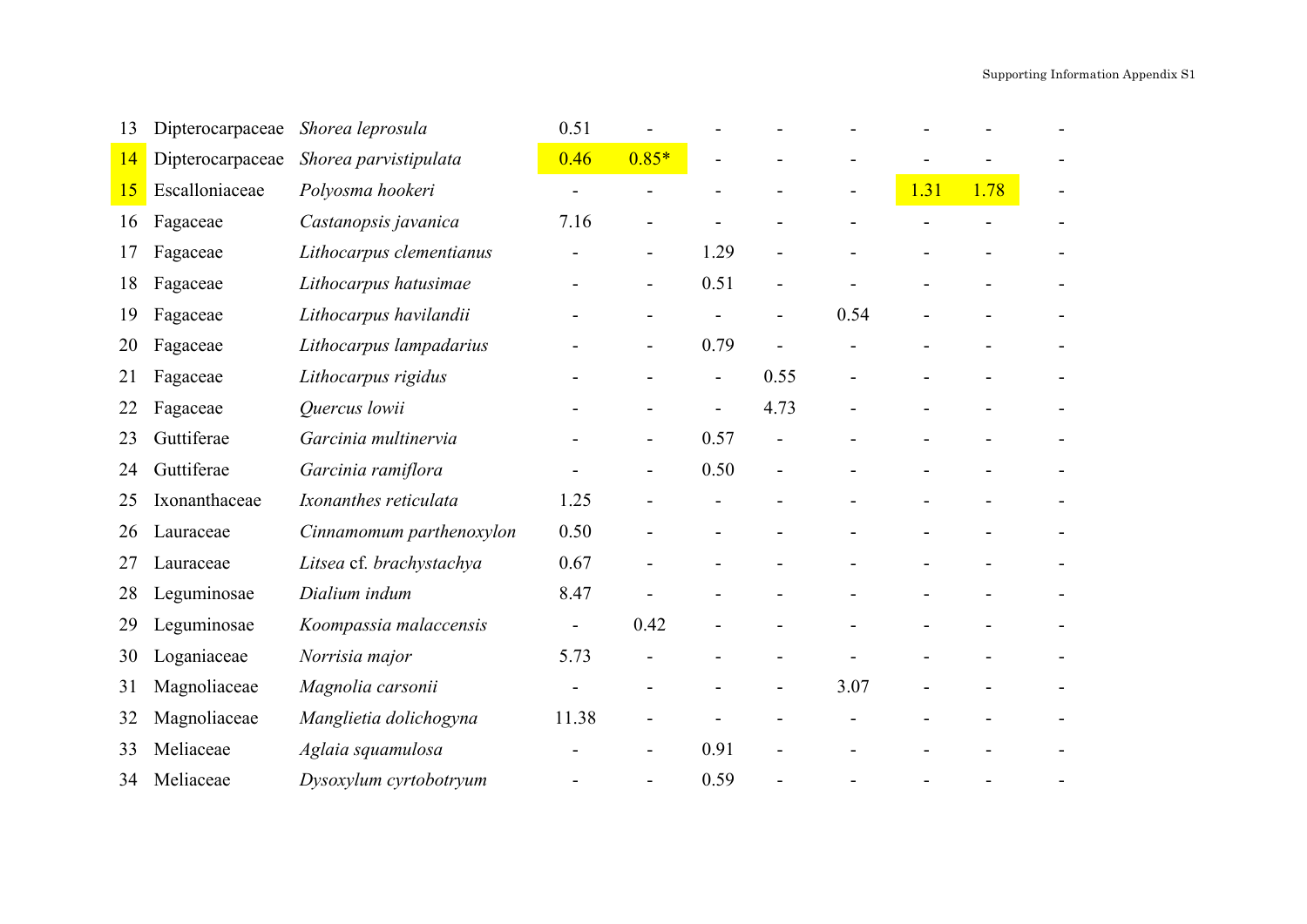| 35 | Meliaceae       | Dysoxylum excelsum          |         | 0.59                     |                          |                          |      |                |      |      |
|----|-----------------|-----------------------------|---------|--------------------------|--------------------------|--------------------------|------|----------------|------|------|
| 36 | Meliaceae       | Sandoricum koetjape         | 4.23    | Ĭ.                       |                          |                          |      |                |      |      |
| 37 | Myrtaceae       | Leptospermum recurvum       |         |                          |                          |                          |      | 0.30           | 0.49 | 0.32 |
| 38 | Myrtaceae       | Syzygium cf. tawahense      |         | 2.27                     |                          |                          |      |                |      |      |
| 39 | Myrtaceae       | Syzygium chrysanthum        |         | $\overline{\phantom{m}}$ | 0.90                     |                          |      |                |      |      |
| 40 | Myrtaceae       | Syzygium fastigiatum        | 7.15    | $\overline{\phantom{a}}$ |                          |                          |      |                |      |      |
| 41 | Myrtaceae       | Syzygium houttuynii         |         |                          |                          |                          |      |                | 2.80 |      |
| 42 | Myrtaceae       | Syzygium kinabaluense       |         |                          |                          |                          |      | $\blacksquare$ | 0.87 |      |
| 43 | Myrtaceae       | Syzygium napiforme          |         | $\overline{\phantom{a}}$ | 3.24                     |                          |      |                |      |      |
| 44 | Myrtaceae       | Syzygium pachysepalum       |         | $\overline{\phantom{a}}$ | 0.66                     | ÷                        |      |                |      |      |
| 45 | Myrtaceae       | Syzygium punctilimbum       |         |                          |                          | $\overline{\phantom{a}}$ | 0.75 |                |      |      |
| 46 | Myrtaceae       | Syzygium steenisii          |         |                          | $\overline{\phantom{0}}$ |                          |      | 0.79           |      |      |
| 47 | Myrtaceae       | Syzygium subdecussatum      |         |                          |                          | 0.82                     |      |                |      |      |
| 48 | Myrtaceae       | Tristania sp.1              |         | $\overline{\phantom{a}}$ | 0.43                     |                          |      |                |      |      |
| 49 | Myrtaceae       | Tristania sp.2              | $1.07*$ |                          |                          |                          |      |                |      |      |
| 50 | Myrtaceae       | Tristaniopsis cf. elliptica |         |                          |                          | 1.44                     |      |                |      |      |
| 51 | Myrtaceae       | Tristaniopsis clementis     |         | $\overline{\phantom{a}}$ | 0.65                     | $\overline{a}$           |      |                |      |      |
| 52 | Myrtaceae       | Tristaniopsis elliptica     |         |                          |                          |                          |      | 0.50           |      |      |
| 53 | Oleaceae        | Olea decussata              |         |                          |                          |                          | 0.42 |                |      |      |
| 54 | Phyllocladaceae | Phyllocladus hypophyllus    |         | $\blacksquare$           | 0.80                     | $\blacksquare$           | 0.89 |                |      | 0.68 |
| 55 | Podocarpaceae   | Dacrycarpus imbricatus      |         |                          | 0.74                     |                          |      |                |      |      |
| 56 | Podocarpaceae   | Dacrycarpus kinabaluensis   |         |                          |                          |                          |      | 0.60           | 0.78 | 0.57 |